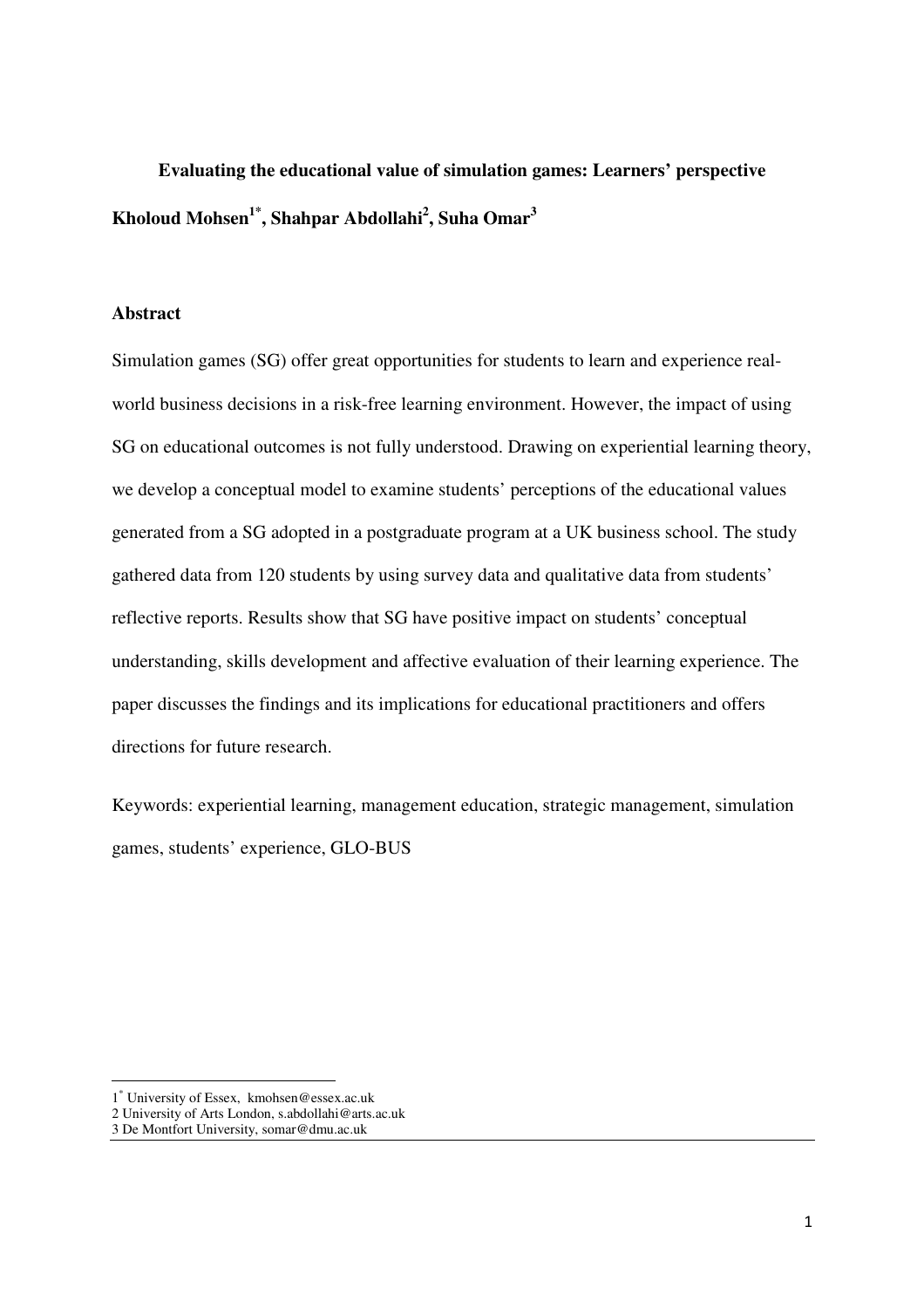#### **Introduction**

One of the challenges facing management education (ME) is to develop students' critical thinking skills and enable students to link theory to practice (Lovelace, Eggers, & Dyck, 2016). Business schools have been criticised for not adequately preparing graduates for the working environment (Pfeffer & Fong, 2002). There is, in particular, increasing concern about the way business schools teach business strategy courses (Greiner, Bhambri, & Cummings, 2003; Jarzabkowski, Giulietti, Oliveira, & Amoo, 2013). Strategy courses have been criticised as being mainly theory based and overwhelming students with analytical tools that might lack relevance in today's ever changing environment (Bower, 2008). The debates about the relevance of ME to practice have resulted in the need to investigate effective approaches to teach strategy (Jarzabkowski et al., 2013).

Building on experiential learning (EL) theory, game-based learning literature argues that simulation games (SG) create a realistic representation of the professional environment students might encounter (Lovelace et al., 2016; Salas, Wildman, & Piccolo, 2009). Consequently, SG provide students with valuable professional skills needed in today's workplace such as data analysis, strategic planning, decision making, problem solving and teamwork (Salas et al., 2009). EL has become an important approach in management education because of its premise that knowledge is created through the interface of theory and practice (Lovelace et al., 2016).

The fundamental value of SG in management education has been well established as they offer a safe, inexpensive and effective way of learning and enhance students' engagement (Lovelace et al., 2016). Despite the acknowledged importance of simulation-based learning, empirical studies that examine the effect of SG as a teaching tool in ME remain limited (Salas et al., 2009). Moreover, most of the existing literature in the evaluation of SG is largely descriptive (Leemkuil & De Jong, 2012). Therefore, to advance this literature, it is paramount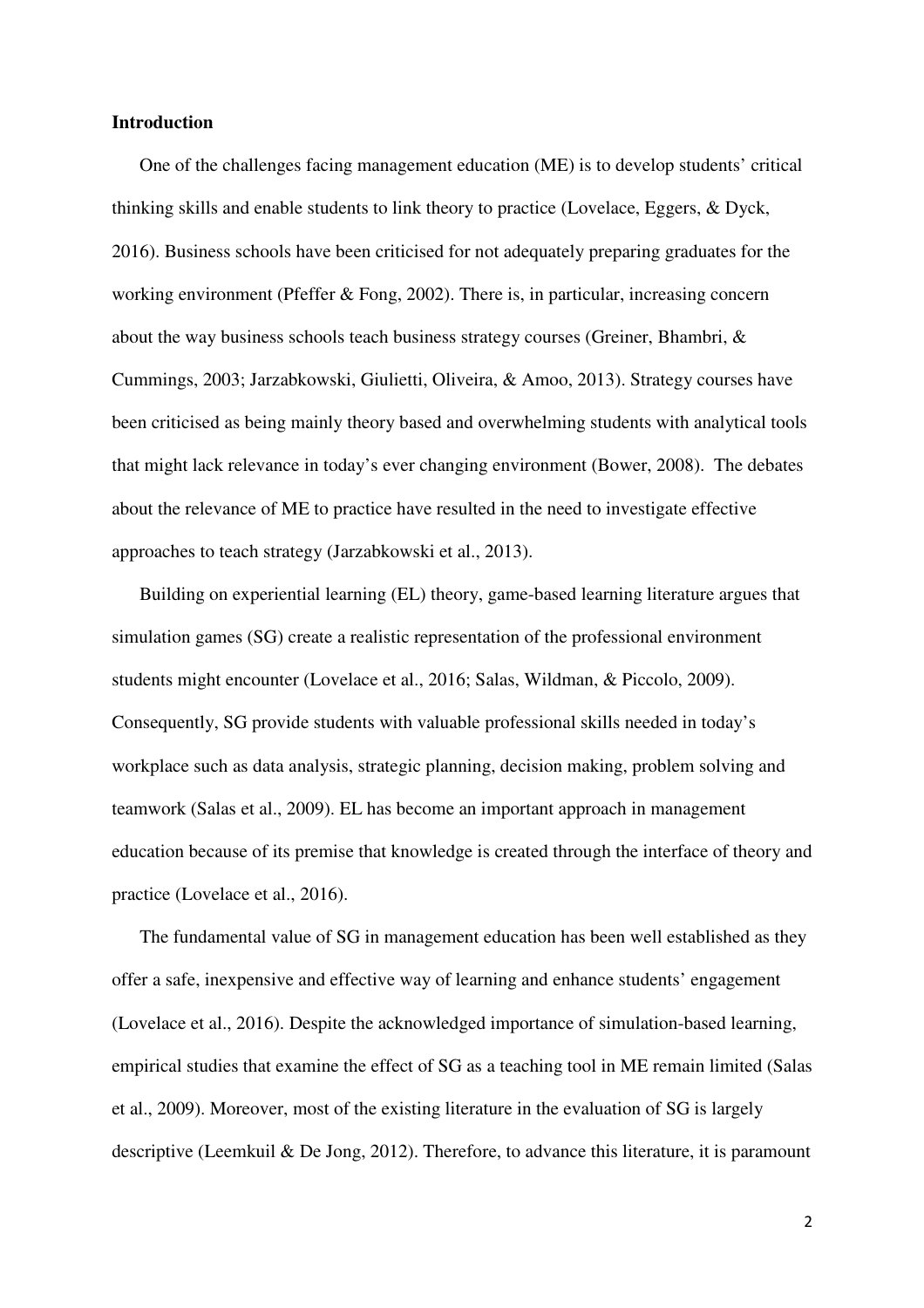to evaluate the educational value of using SG from the learners' perspectives (Leemkuil & De Jong, 2012; Lovelace et al., 2016).

This research contributes to the literature on the effectiveness of SG in enhancing students' ME in three respects. First, the article investigates the educational value generated from the use of a strategy-based SG. Second, the use of mixed method research design and data collected in three consecutive years provide a deeper insight into students' perspective of the effectiveness of SG in learning strategic management and enhancing learning experience. Third, based on lessons learned, practical guidance is provided on how to effectively use SG in ME and enhance students' learning.

The remainder of this article is organised as follows. The next section reviews experiential and game-based learning literature as the underpinning theoretical framework in developing the hypotheses. The third section describes the methodology of this study which is followed by detailed descriptions and interpretations of the data analysis. The article concludes with the 'discussion and conclusion' section which includes implications for theory, practice and research.

#### **Literature Review and Hypotheses Development**

#### *Experiential Learning Theory*

Experiential learning theory argues that learning is a process by which knowledge is created through the transformation of experience, which, in turn, is accomplished through the recognition and response to environmental and personal demands (Kolb & Kolb, 2009). The process is represented by a learning cycle where learners create knowledge by encountering concrete experiences, processing them through reflective observation, refining and assimilating them through abstract conceptualization, and testing them through active experimentation. Kolb and Kolb (2005) further advanced EL theory by encompassing social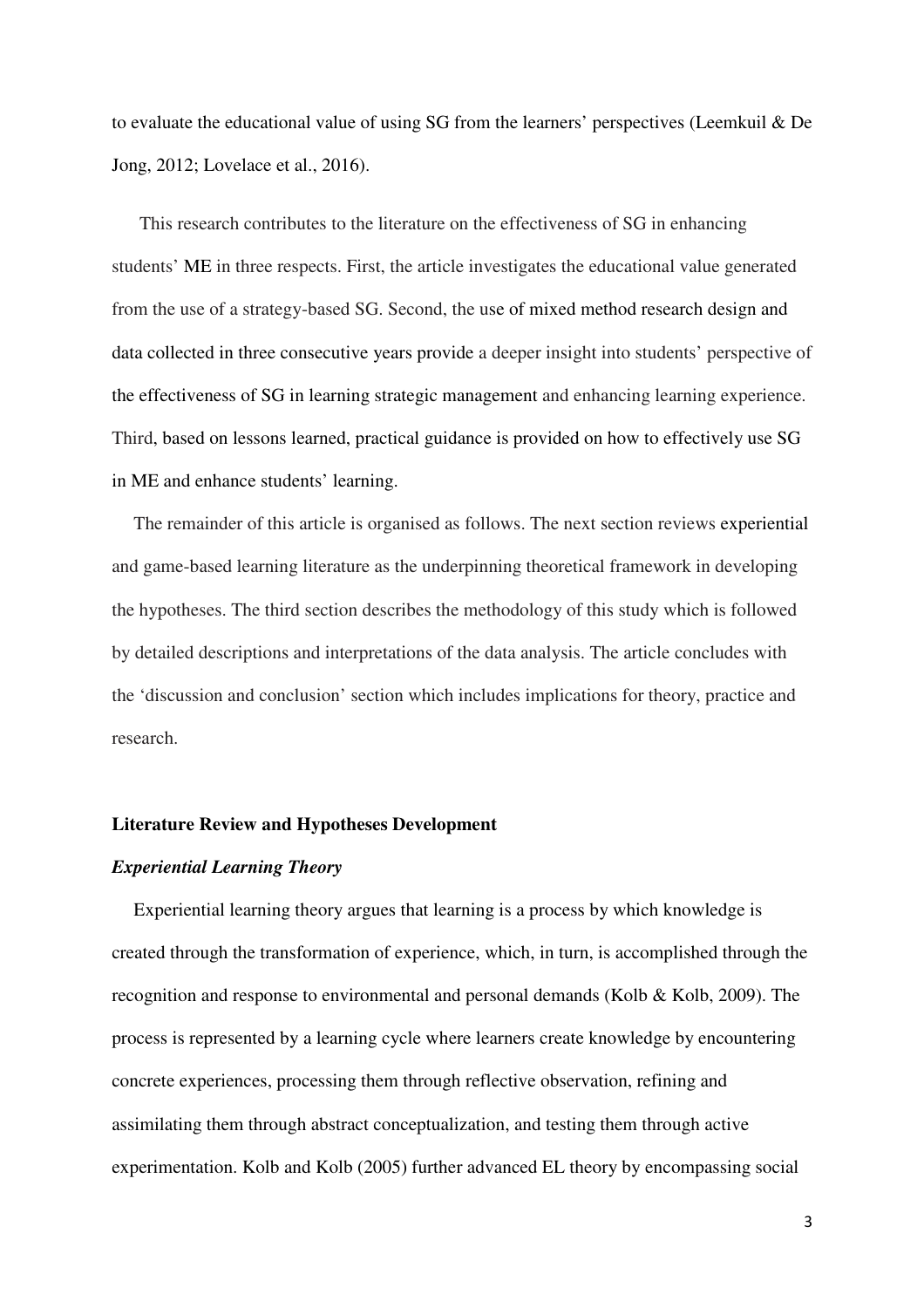and environmental factors as important determinants of learning. EL emerges when a participant cognitively, affectively, and behaviorally processes knowledge, skills, and/or attitudes in a learning situation characterised by a high level of active involvement (Kolb & Kolb, 2009).

Research suggests that SG, by drawing on EL, offer many pedagogical benefits including cognitive, affective, and kinaesthetic engagement (Lovelace et al., 2016; Ranchhod, Gurău, Loukis, & Trivedi, 2014). Furthermore, longitudinal studies (e.g., Wolfe & Roberts, 1993) have reported significant relationships between students' business game performance and later career success. Moreover, studies on students' perceptions of learning in business simulated environments suggest that students value simulations and view them more positively than both lectures and case discussions (Lovelace et al., 2016). Drawing on the above literature, the following section hypothesises and examines how students' use of SG (experience generation) impacts educational outcomes such as conceptual understanding, skills development, and affective evaluation.

#### *Hypotheses Development*

#### *The Impact of Experience Generation on Conceptual Understanding*

Learning is a major factor that might result from good simulation performance (Wellington & Faria, 1996). Strategy-based SG usually target students' analytical skills in making strategic decisions (Lovelace et al., 2016). Therefore, students can relate the concepts learned during the instructional part of the module to their strategic decisions in the game (Ranchhod et al., 2014). Applying the EL model, students experiment with a decision, reflect on it, generate a new abstract concept, generalise and repeat the cycle. Therefore, this process enables students to develop their understanding of strategic management concepts (Gosen & Washbush, 2004; Zantow, Knowlton, & Sharp, 2005). SG can provide a solid basis for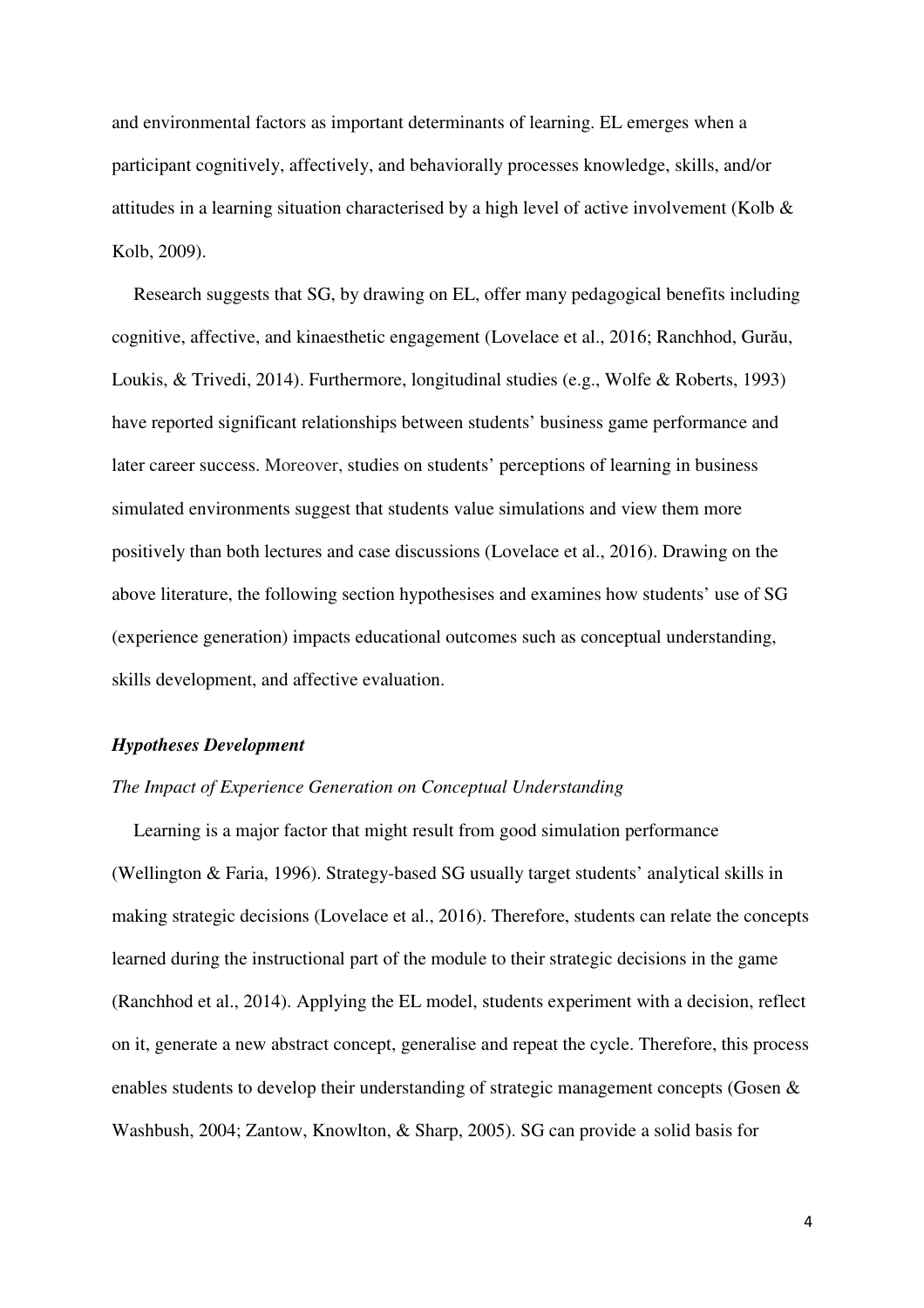learning as they help to increase comprehension of the complexity of organizations (Lovelace et al., 2016).

*Hypothesis 1: The experience generation in the simulation game has a positive impact on students' conceptual understanding.* 

#### *The Impact of Experience Generation on Skills Development*

A major benefit of using SG is their potential in developing students' skills which is the primary objective of ME (Salas et al., 2009). Game-based learning literature argues that because SG create a realistic representation of the environment, students develop valuable skills such as data analysis, strategic planning, decision making, problem solving and teamwork (Ranchhod et al., 2014; Salas et al., 2009). The dynamic and competitive nature of strategy-based SG stimulates students' creativity, analytical reasoning and decision making skills (Gosen & Washbush, 2004). SG are effective tools in ME because they allow for the development of management skills at a faster pace (Lovelace et al., 2016; Salas et al., 2009)

*Hypothesis 2: The experience generation in the simulation game has a positive impact on students' skills development.* 

#### *The Impact of Experience Generation on Affective Evaluation*

Affective evaluation refers to the positive outcomes related to motivation, engagement and overall satisfaction of the simulation game experience (Ranchhod et al., 2014). SG offer great opportunities for students to learn and experience real-world issues, which induce actionable knowledge (Blood, 2006). Participating in the simulation requires students to work in teams which also encourages cooperative learning and enhances students' engagement and motivation (Kolb & Kolb, 2005). Providing students with practice opportunities to apply their knowledge and skills in a system, that to a great extent resembles reality, has a positive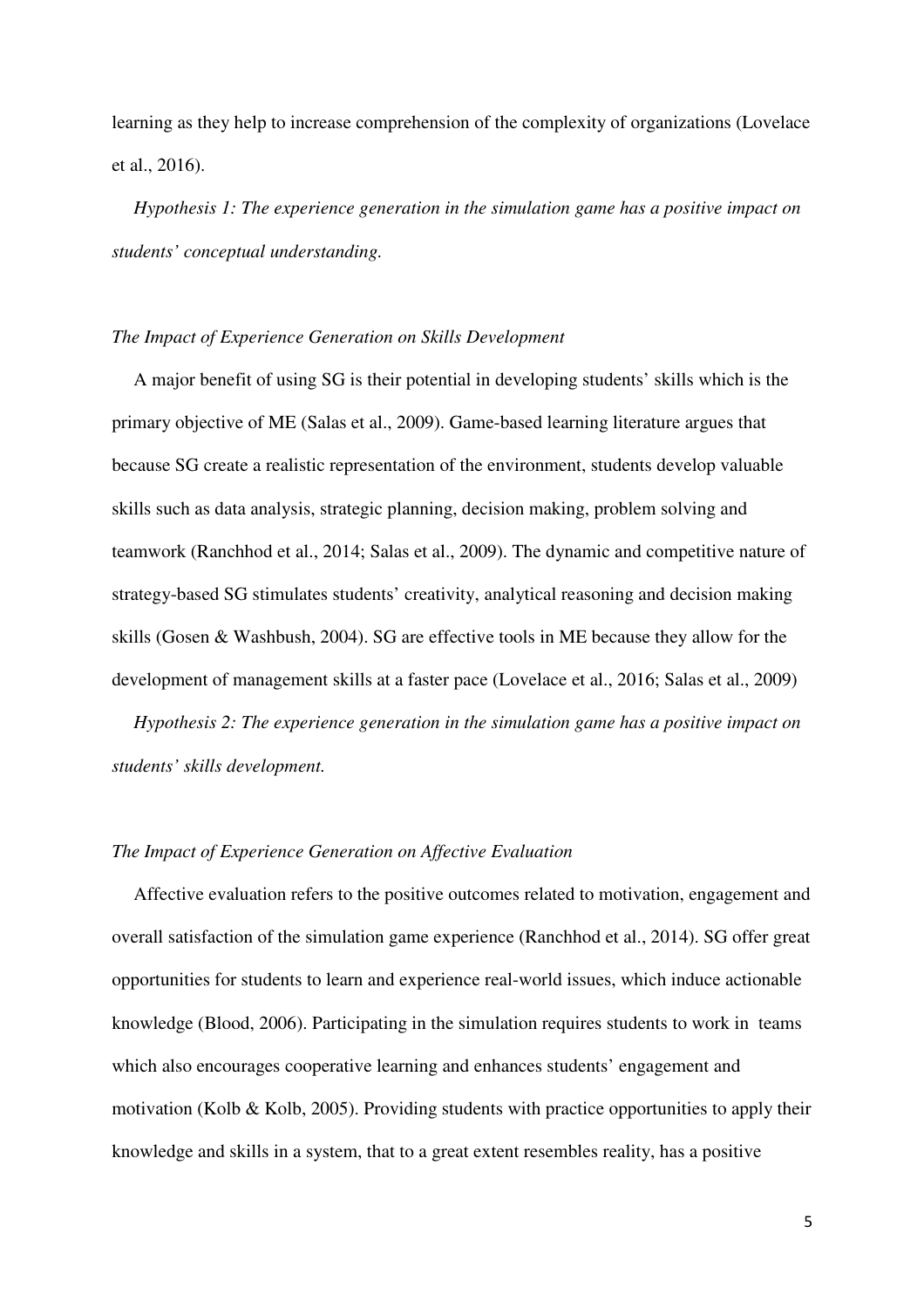impact on students' experience evaluation (Salas et al., 2009). Leemkuil and De Jong (2012) suggest that encouraging students to reflect on the consequences of their decisions in the simulation to improve their performance enhances students' learning experience.

*Hypothesis 3*: *The experience generation in the simulation game has a positive impact on students' affective evaluation of their learning experience.*

#### *The Mediation Role of Conceptual Understanding and Skills Development*

It is worth noting that there is literature that disputes the positive effects of using SG on students' learning experience. This literature argues that a poorly designed SG makes the learning experience a mere entertainment and not educational. For example, Kauneckis and Auer (2013) argue that a poorly designed SG could be considered a waste of valuable class time if it does not utilise research and creative problem-solving in a structured learning environment or link results to broader theoretical concepts. Examining educational values of using SG, Ranchhod et al. (2014) did not find statistical support for the positive impact of SG experience on students' affective evaluation. This study suggests that conceptual understanding and the skills developed from the simulation mediate the experience-affective evaluation relationship.

*Hypothesis 4: Conceptual understanding mediates the relationships between experience generation and affective evaluation.* 

*Hypothesis* 5: *Skills development mediates the relationships between experience generation and affective evaluation.* 

#### **Research Methodology**

This study utilises both qualitative and quantitative research methods to collect research data. Qualitative research addresses the complexity of the socio-cultural context within which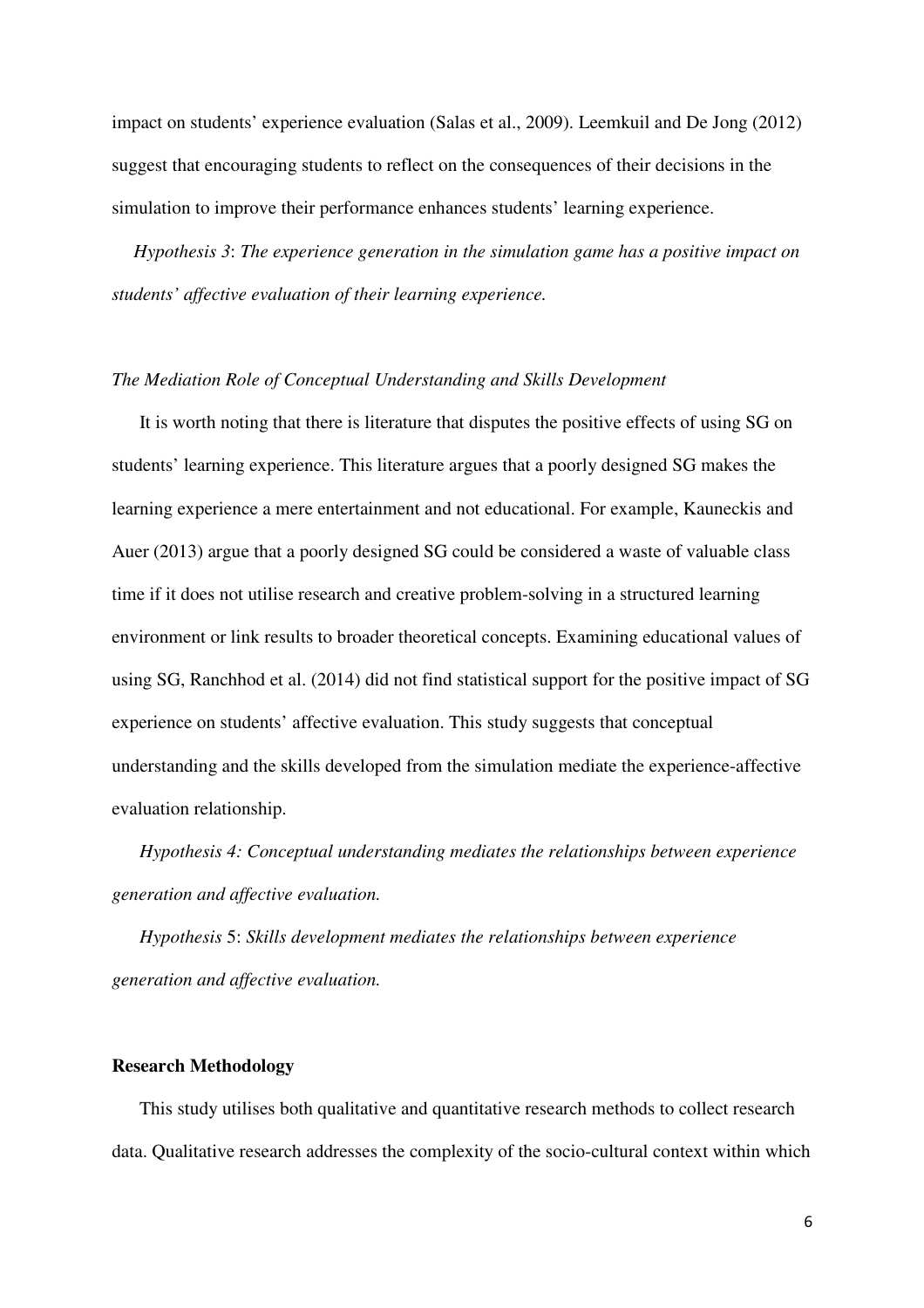the participants operate (Miles & Huberman, 1994). Quantitative research was employed to test the conceptual model and the hypotheses. The use of mixed-method research was considered suitable for evaluating students' experience of using the simulation as it allows the study of different aspects of the experience (Creswell, 2009).

#### *Research Context*

The participants of this study are 120 postgraduate students who were enrolled in an international marketing strategy and planning module at a UK business school. The module's assessment was based on a group simulation game performance and a final exam. The SG adopted for this module was the GLO-BUS SG developed by GLO-BUS Software Inc. GLO-BUS, since its introduction in 2004, has been used by more than 1,620 instructors involving over 240,000 students at 715 universities in 51 countries (GLO-BUS).

In GLO-BUS, students are distributed into groups where 4-6 students are assigned to run a digital camera company. The company produces and markets entry-level and upscale, multi-featured cameras in head-to-head competition in a global market arena against companies run by other members of the class. Students take the roles of company comanagers to determine the quality and performance features of the cameras to be produced. The students impact production costs by raising/lowering camera quality and performance, adjusting work force compensation, spending more/less on worker training, lengthening/shortening warranties offered, and by how efficiently they manage the camera assembly process. For ten weeks, students were involved in collaborative learning teams to make decisions in this competitive environment, trying to meet investors' expectations as outlined by the game rules.

All cause-effect relationships and underlying algorithms in GLO-BUS are based on business and economic principles and connect closely to the real-world digital camera

7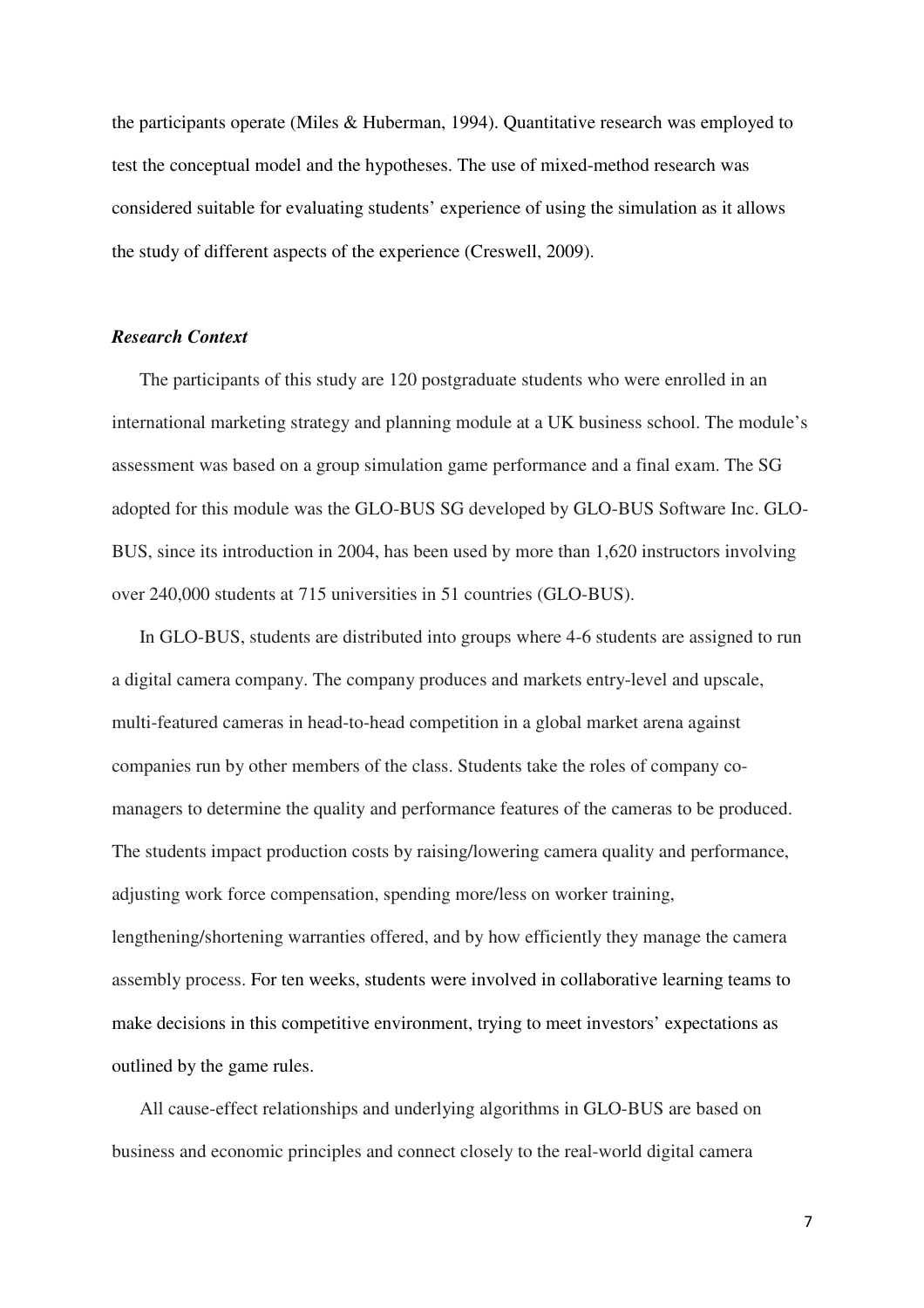industry. This allows students to think logically as they analyse industry and company conditions. The game provides students with an authentic learning experience, a means of building skills in analysing markets and competitors, a true experience to practise decisionmaking, and a venue to apply knowledge gained in business school (GLO-BUS).

#### *Instruments and Procedures for Data Collection*

For the quantitative research method, a self-administered questionnaire was distributed during the final module lectures to students who were informed about the purpose of the survey and assured of anonymity and confidentiality. The questionnaire explores students' perceptions of the game and evaluations of their experience of using the SG. Participants were asked to indicate their level of agreement or disagreement with statements relating to their experiences of playing the game. Each item was scored on a five-point Likert scale ranging from strongly disagree (1) to strongly agree (5). Items were adopted from scales developed by (Ranchhod et al., 2014) to measure students' experience generation, conceptual understanding, skills development, and affective evaluation respectively. The rest of the questions were designed to investigate students' perception of the game, the assigned tasks they had to perform, and how the administration of the game could be improved.

For the qualitative research method, after finishing the SG students were asked to reflect on their experience and provide written feedback in a reflective report being part of an assessment component for the module. The reflective report is considered a more in-depth qualitative approach that can provide valuable insights into students' learning experience (Wills & Clerkin, 2009). Students were informed that the reflective report will be used for analysis as part of this research and the enhancement of the SG experience. The reflective report encouraged students to express their thoughts, feelings and analyses of what they had learned and experienced in the game. The aim was to gain understanding on what students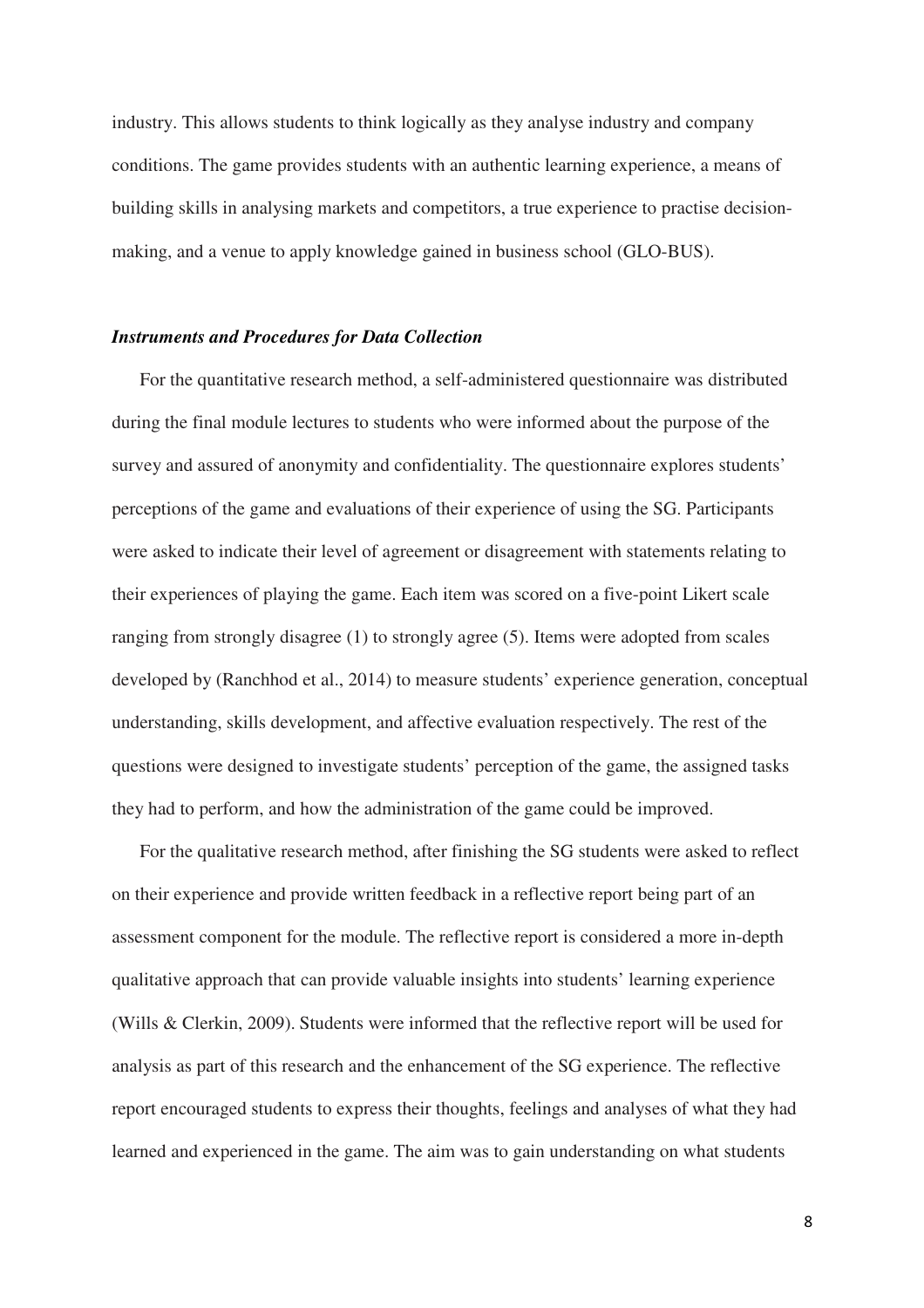had learned in the game and how this learning affected their decisions in the game and in their future practices. As argued by Gibbs, Rust, Jenkins, and Jaques (1994, p. 9) "*It is not sufficient simply to have an experience in order to learn. Without reflecting upon this experience, it may quickly be forgotten, or its learning potential lost. It is from the feelings and thoughts emerging from this reflection that generalisations or concepts can be generated*". Indeed, through this process the study gathered a vast amount of qualitative data with rich narratives and commentary. Thus, the reflective reports demonstrate how the game enabled students to develop their problem solving and decision-making skills and apply concepts and theories.

#### **Analysis and Findings**

### *The Quantitative Study*

Findings represented in this section are based on statistical analysis of the questionnaire data using SPSS. Out of 155 students enrolled in the module over three years, 120 completed the post-game evaluation questionnaire (51% male, 49% female). The average age of the participating students was 25 years. Exploratory factor analysis and reliability analysis were performed to assess the constructs' measurement. Reliability is estimated via internal consistency and Cronbach's alpha, and validity is estimated with factor analysis and intercorrelation between constructs (Churchill, 1979). Cronbach's alphas for each construct were greater than 0.70 indicating acceptable reliability (Nunnally, 1978). Item factor loadings, means, standard deviations along with reliability and AVE scores for each construct are reported in Table 1.

Insert Table 1 about here

------------------------------

------------------------------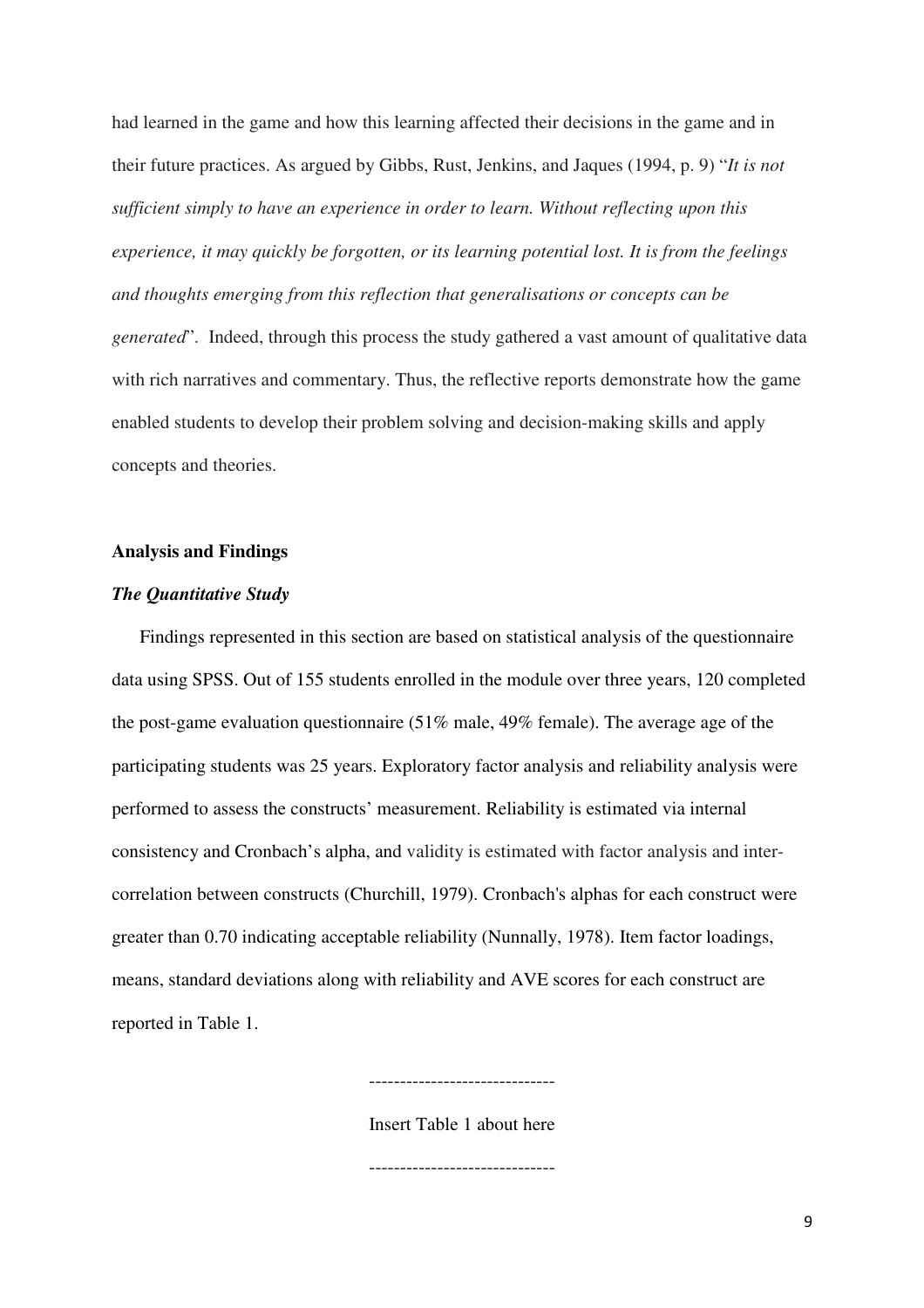Regression analysis results support hypotheses 1, 2, and 3 (Table 2): SG generated experience has a positive impact on conceptual understanding, skills development and affective evaluation.

------------------------------

Insert Table 2 about here

------------------------------

This study also suggests that conceptual understanding and skills development mediate the effect of experience generation on affective evaluation. The mediation effect was tested by using criteria recommended by Baron and Kenny (1986), regression analyses were performed to test hypotheses 4 and 5 (Table 3). Findings indicate that no full mediation effect was found, hence rejecting hypotheses 4 and 5. Figure 1 presents the study's conceptual model and findings.

> ------------------------------ Insert Table 3 about here ------------------------------ ------------------------------ Insert Figure 1 about here ------------------------------

#### **The Qualitative Study**

Qualitative data analysis started with familiarisation and immersion in the data (Miles & Huberman, 1994) by thoroughly reading through the content of the reflective reports, a process which produced meaningful insight into the students' experience of playing the SG.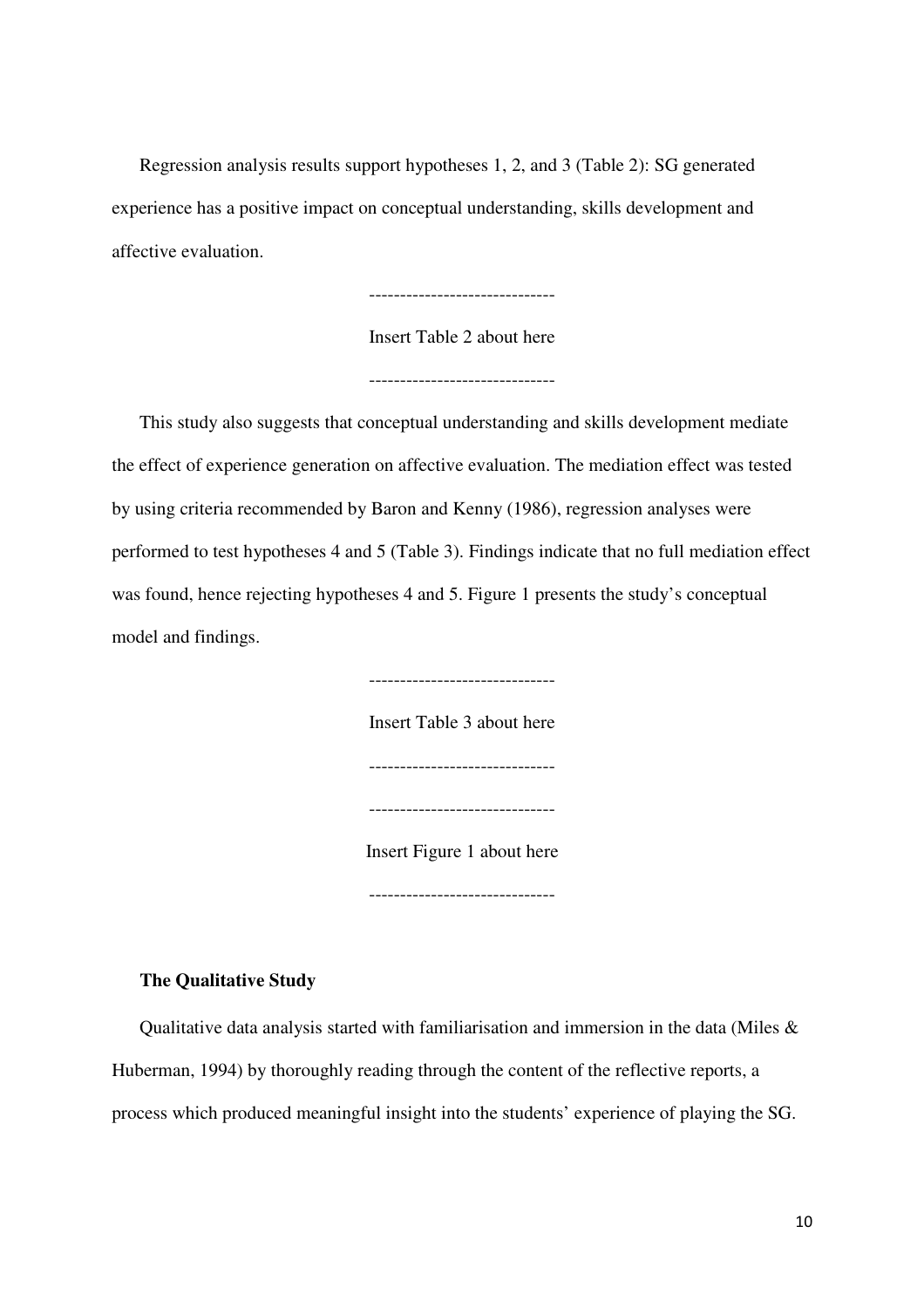At the same time, themes and expressions used by students to communicate their reflections on the experience were identified.

Content analysis was performed with NVivo 11 to identify themes in the data in line with the process of theme and content analysis (Miles & Huberman, 1994). The coding process started with intensive and repeated reading of the content to identify word(s) that conceptually belong to or represent what the researchers believe is the meaning of that data (Miles & Huberman, 1994).

This study employed two coding strategies: a priori and a posteriori categorisation of data. A priori coding refers to the use of theory and literature to develop categories. A posteriori coding involves developing categories based on the data (Sinkovics, Penz, & Ghauri, 2008). Following a priori coding strategy, the constructs of the conceptual model guided the coding and analysis of qualitative data. The aim was to find out if the educational values hypothesised in the conceptual model were evident in the students' feedback descriptions. Table 5 highlights the themes emerged from students' reflective reports along with representative quotations, confirming the value generation model identified in the quantitative research.

The posteriori coding strategy yielded insights about themes emerged from students' narratives and included: game complexity, adaptability, information overload, teamwork challenges, dealing with disappointing results, and the game not fully representing reality.

------------------------------

Insert Table 4 about here

------------------------------

## **Discussion and Conclusion**

Game-based learning literature suggests that it is critical to focus on a learner's experience for any analysis of the effectiveness of a game-based learning experiment (Chin,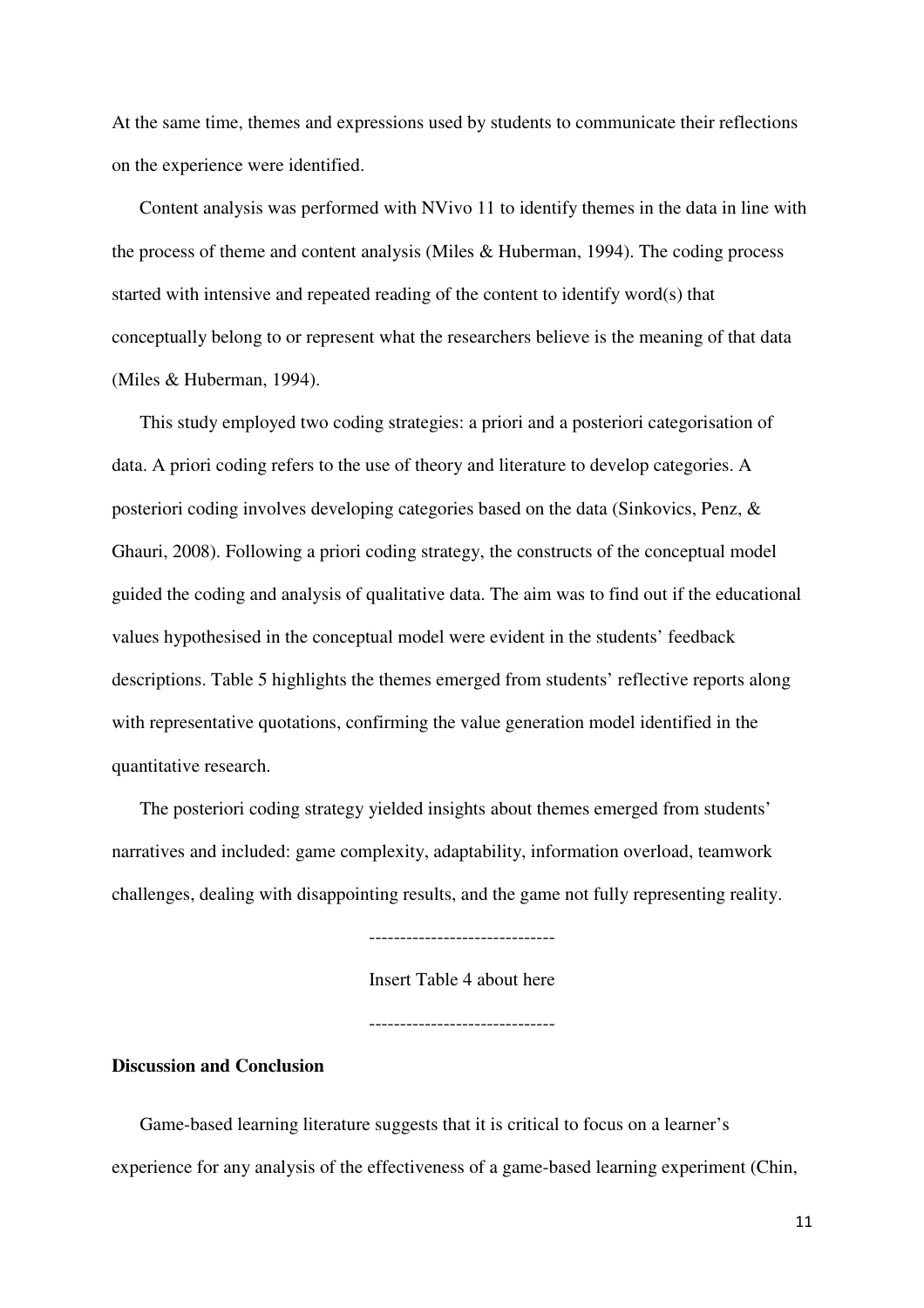Dukes, & Gamson, 2009; Lovelace et al., 2016). Therefore, this study uses a mixed-method approach to enhance the quality and robustness of the research on students' perspectives of educational values generated by using a SG. This research empirically validated four types of educational value generated by the GLO-BUS simulation game: experience learning, conceptual understanding, professional skills development, and affective evaluation (Table 2). The qualitative approach adopted by this study further supported the quantitative results and gave deeper insight into the complex factors that lead to learning in a SG exercise (Table 4).

Results indicate that the game gave students the chance to experiment with different ideas and to gain valuable experience by implementing strategic decisions (experiential value). Students confirmed that the SG offered an opportunity of a rich and exciting experience within an engaging learning environment. The finding supports the argument that strategybased games are effective tools for developing students' conceptual understanding (Lovelace et al., 2016).

EL theory advocates that the iterative EL process enables learners to develop skills such as critical thinking attained from experimentation, feedback on performance, and opportunity for reflection (Kolb, 1984). In this study, students highlighted that participating in the game developed their skills in data analysis, strategic decision making, problem solving and teamwork. The findings support (Salas et al., 2009) suggestions that SG accelerate the development of management and decision making skills because of the games' ability to collapse time and space and provide ample opportunities for experience development.

The findings confirm the affective evaluation of the use of the SG in enhancing the students' experience. The competitive dynamics of the game increased students' engagement and motivation to learn. Our research demonstrates the merit of the SG as a powerful learning experience which stimulates positive energy and classroom excitement, engages students,

12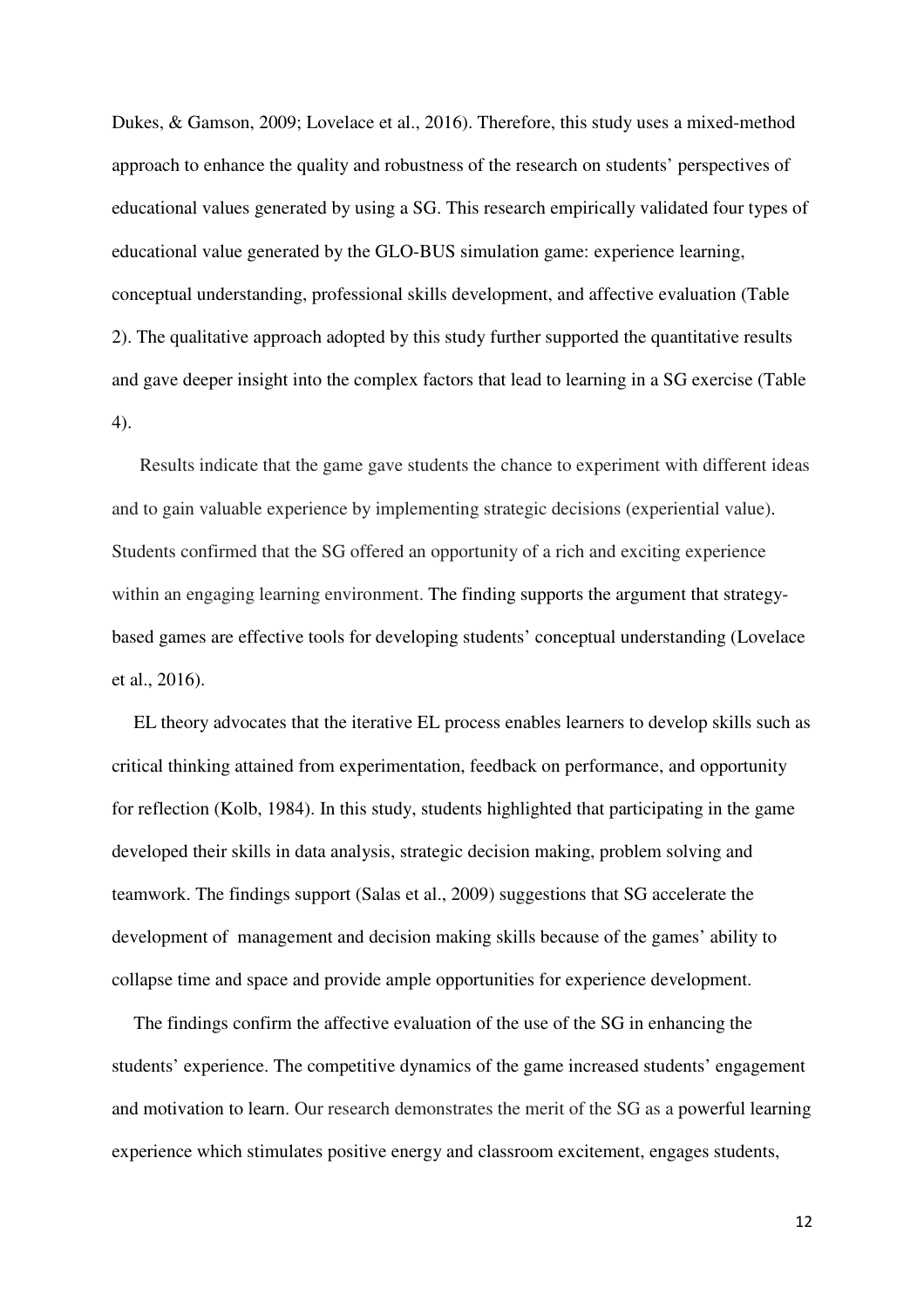promotes effective learning by doing, and helps develop students' critical thinking skills (Lovelace et al., 2016).

This study contributes to EL and game-based learning literature by providing empirical evidence from learners' perspectives about the educational values generated from the use of a simulation game. There are many obstacles preventing academics from adopting simulation as a teaching method. These obstacles include: preparation time, lack of relevance to curriculum, lack of sufficient information about well-designed games, preference for alternative pedagogical methods, funding, administrative and technical issues (Faria & Wellington, 2004). By providing empirical evidence, this study confirms how a welldesigned simulation game can enhance management students' learning experience.

Given the educational values generated from a well-designed simulation game, this study recommends that educators should embrace the learning and skills development opportunities SG provide. When embedding SG in management curriculum, educators should be guided by the attributes of experience generation, conceptual understanding, skills development and affective evaluation identified in this study. It is necessary that faculties makes resources available to academics to experiment with SG in line with module objectives to enhance students' learning and skills development, thereby increasing students employment prospects (Salas et al., 2009)

In this digital age, students value a digital learning environment in which they can access, share, and manipulate data anywhere (Daspit & D'Souza, 2012; Proserpio & Gioia, 2007). Therefore, one of the challenges facing management educators is to find ways to use new technology-blended learning approaches to teach the virtual generation (Daspit & D'Souza, 2012). This study provides evidence on students' positive learning experience from the blending of SG into the teaching of the module.

13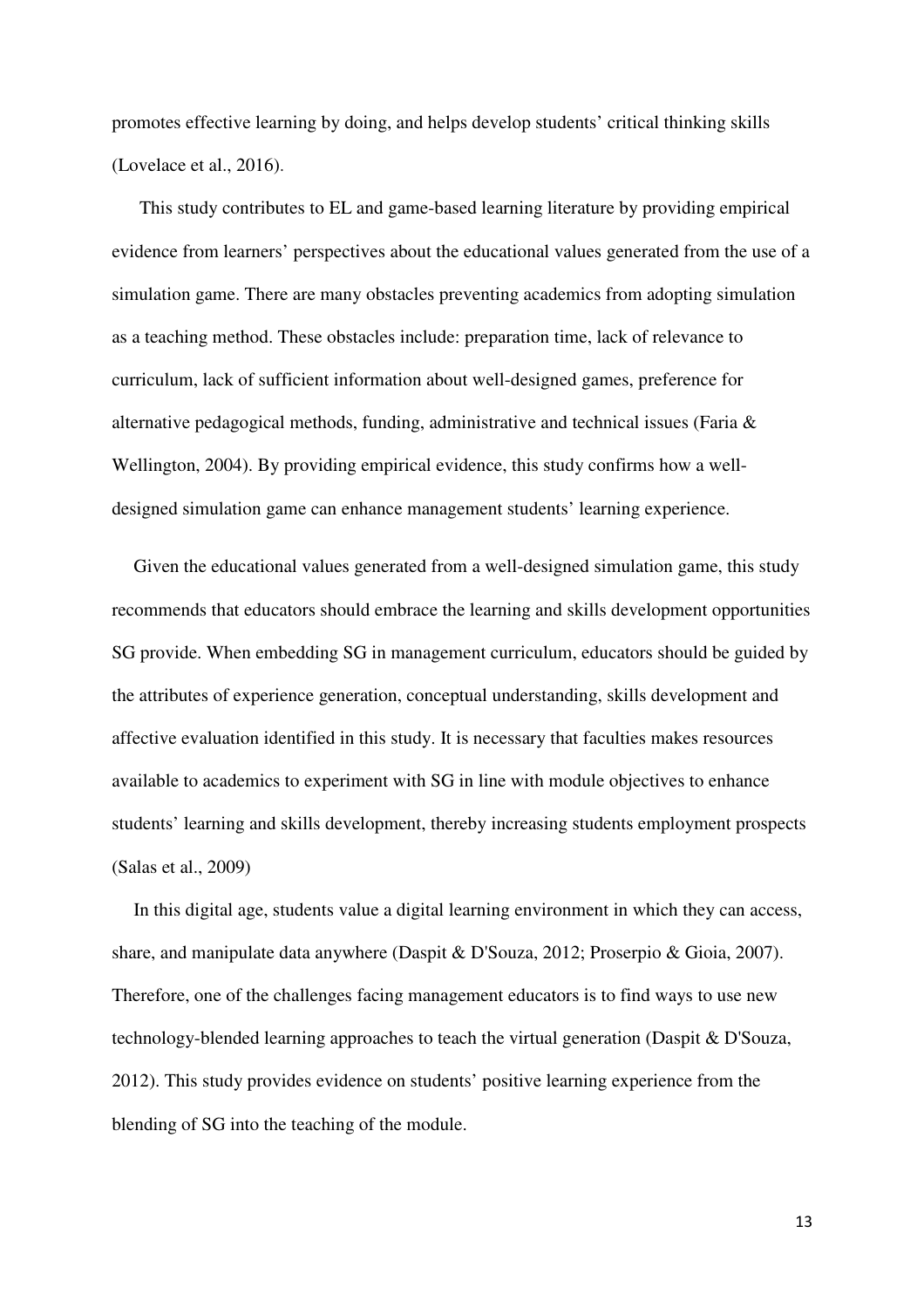Based on the three years' experience of administration of the game, some key successful factors were identified. These relate to providing students with practice rounds and advice for corrective actions, explaining how theories should guide decisions-making in the game, allowing self and peer evaluations to be included in students' performance assessment, and encouraging reflective analysis. Allocating time for debriefing the results after each decision round is paramount to ensure students are aware of the consequences of their strategic decisions.

There are limitations to this study that should be considered when interpreting the findings. While the findings suggest that students perceived the SG as an effective approach to learning, the study was limited to a single module setting. This suggests that this research needs to be applied in different institutions or using different SG to generalise the findings. The study relied on student feedback data. For future research, more evidence is needed to validate the educational values generated from other well-crafted SG by incorporating data from different sources (assessment of performance, attainment of learning outcomes, instructors' observation). Further research can conduct a longitudinal study to explore whether the experience of playing SG makes students better business decision makers.

#### **Conclusion**

This study contributes to the literature on game-based learning and EL through the empirical evaluation of the educational value of using SG, from the students' perspective. The underlying premise of this study is consistent with the view that EL has a positive impact on students' engagement and learning. This study acknowledges that game-based learning requires students and instructors to fully engage with the game to understand the dynamics and challenges emerging from all the decisions made in the game. Administrating a SG requires investing more time to keep up-to-date with teams' performance to provide valuable advice. Therefore, the instructor's interest and commitment in guiding students through their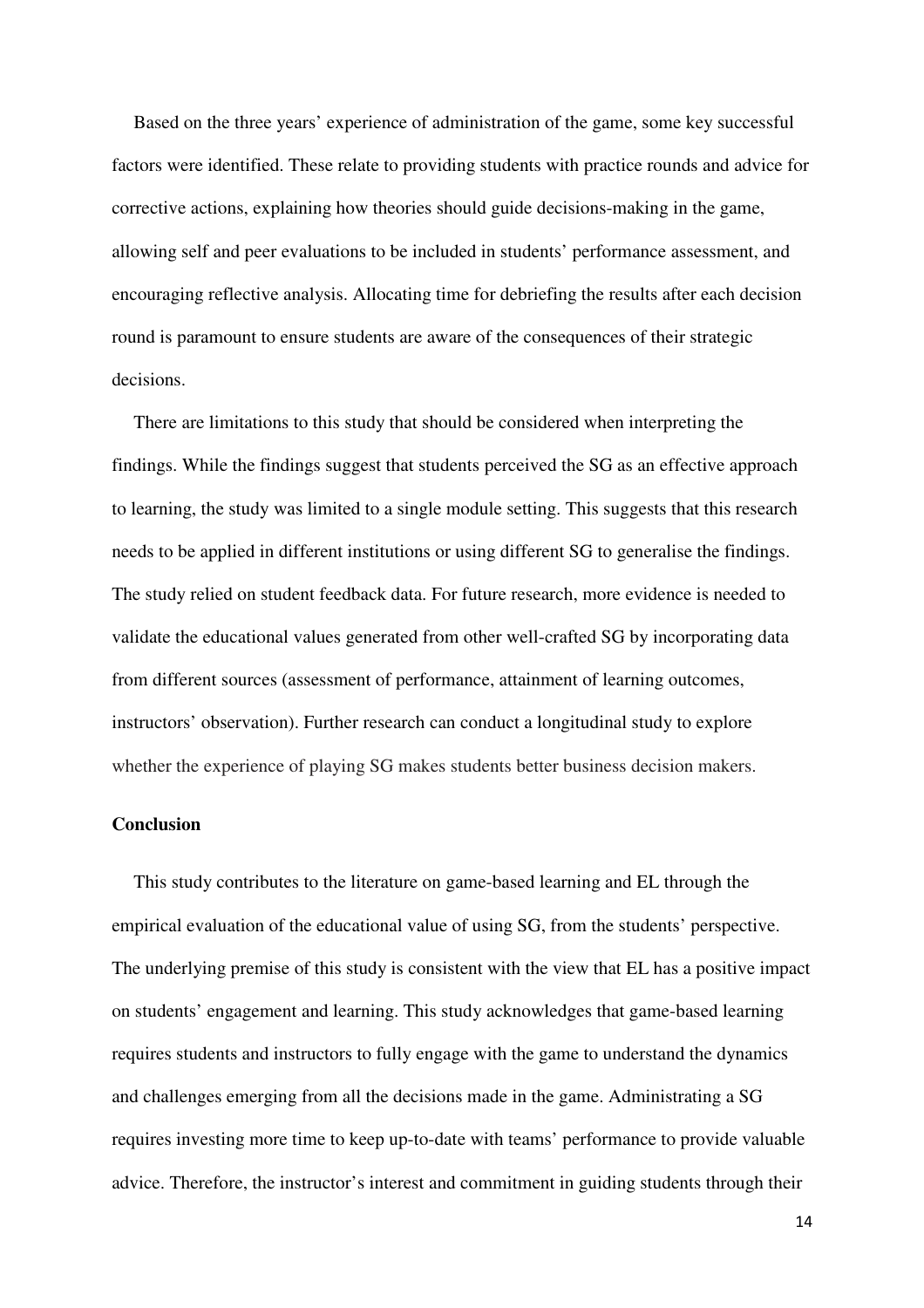learning experiments is a critical factor in providing positive game-based learning. Adopting the simulation game proved to be very effective from both the students' and the researchers' perspective. Finally, it is hoped that this research inspires more management educators to consider adopting SG to enhance students' learning experiences.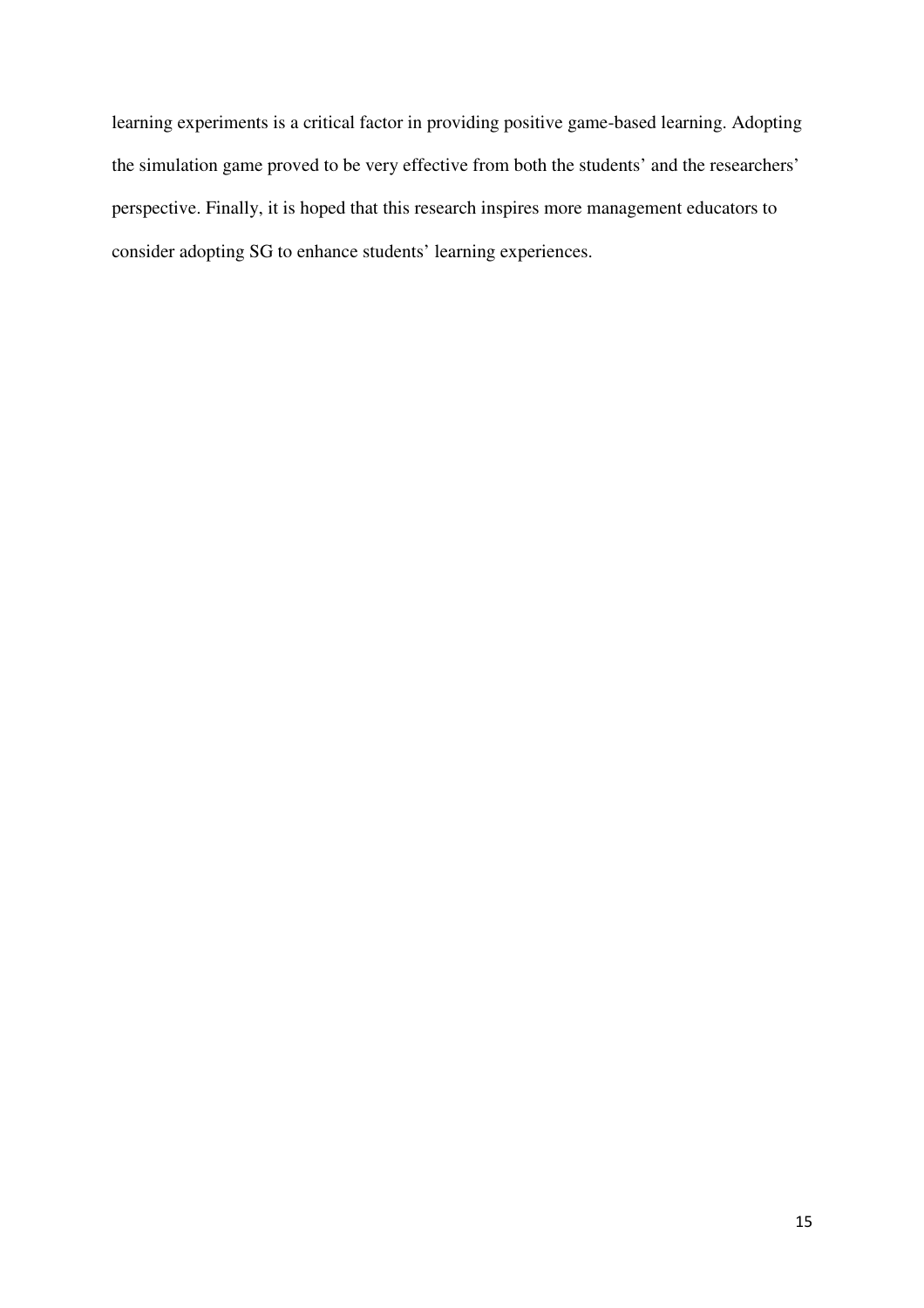#### **REFERENCES**

- Baron, R. M., & Kenny, D. A. (1986). The moderator–mediator variable distinction in social psychological research: Conceptual, strategic, and statistical considerations. *Journal of Personality and Social Psychology, 51*(6), 1173.
- Blood, M. R. (2006). Only You Can Create Actionable Knowledge. *Academy of Management Learning & Education, 5*(2), 209-212. doi:10.5465/AMLE.2006.21253786
- Bower, J. L. (2008). The Teaching of Strategy. *Journal of Management Inquiry, 17*(4), 269- 275.
- Chin, J., Dukes, R., & Gamson, W. (2009). Assessment in Simulation and Gaming: A Review of the Last 40 Years. *Simulation & Gaming, 40*(4), 553-568. doi:10.1177/1046878109332955
- Churchill, G. A. (1979). A Paradigm For Developing Better Measures Of Marketing Constructs. *Journal of Marketing Research, 16*, 64–73.
- Creswell, J. (2009). *Research design: Qualitative, quantitative, and mixed methods approaches*: SAGE Publications, Incorporated.
- Daspit, J. J., & D'Souza, E. E. (2012). Using the Community of Inquiry Framework to Introduce Wiki Environments in Blended-Learning Pedagogies: Evidence From a Business Capstone Course. *Academy of Management Learning & Education, 11*(4), 666-683. doi:10.5465/amle.2010.0154
- Faria, A. J., & Wellington, W. J. (2004). A survey of simulation game users, former-users, and never-users. *Simulation & Gaming, 35*(2), 178-207. doi:10.11 77/10468781/263543
- Gibbs, G., Rust, C., Jenkins, A., & Jaques, D. (1994). *Developing Students' Transferable Skills*: Oxford Centre for Staff Development.
- GLO-BUS. Developing Winning Competitive Strategies, A strategy simulation created by Arthur A. Thompson, Gregory J. Stappenbeck, et al., accessed at www.glo-bus.com, marketed by McGraw-Hill Education.
- Gosen, J., & Washbush, J. (2004). A Review of Scholarship on Assessing Experiential Learning Effectiveness. *Simulation & Gaming, 35*(2), 270-293. doi:10.1177/1046878104263544
- Greiner, L. E., Bhambri, A., & Cummings, T. G. (2003). Searching for a Strategy to Teach Strategy. *Academy of Management Learning & Education, 2*(4), 402-420. doi:10.5465/AMLE.2003.11902092
- Jarzabkowski, P., Giulietti, M., Oliveira, B., & Amoo, N. (2013). "We Don't Need No Education"—Or Do We? Management Education and Alumni Adoption of Strategy Tools. *Journal of Management Inquiry, 22*(1), 4-24. doi:10.1177/1056492612460588
- Kauneckis, D. L., & Auer, M. R. (2013). A Simulation of International Climate Regime Formation. *Simulation & Gaming, 44*(2/3), 302-327. doi:10.1177/1046878112470542
- Kolb, A. Y., & Kolb, D. A. (2005). Learning styles and learning spaces: Enhancing experiential learning in higher education (Vol. 4, pp. 193-212).
- Kolb, A. Y., & Kolb, D. A. (2009). The Learning Way: Meta-cognitive Aspects of Experiential Learning. *Simulation & Gaming, 40*(3), 297-327. doi:10.1177/1046878108325713
- Kolb, D. (1984). *Experiential learning: Experience as a source of learning and development*. Upper Saddle River, NJ: Prentice Hall.
- Leemkuil, H., & De Jong, T. O. N. (2012). Adaptive Advice in Learning With a Computer-Based Knowledge Management Simulation Game. *Academy of Management Learning & Education, 11*(4), 653-665. doi:10.5465/amle.2010.0141
- Lovelace, K. J., Eggers, F., & Dyck, L. R. (2016). I Do and I Understand: Assessing the Utility of Web-Based Management Simulations to Develop Critical Thinking Skills.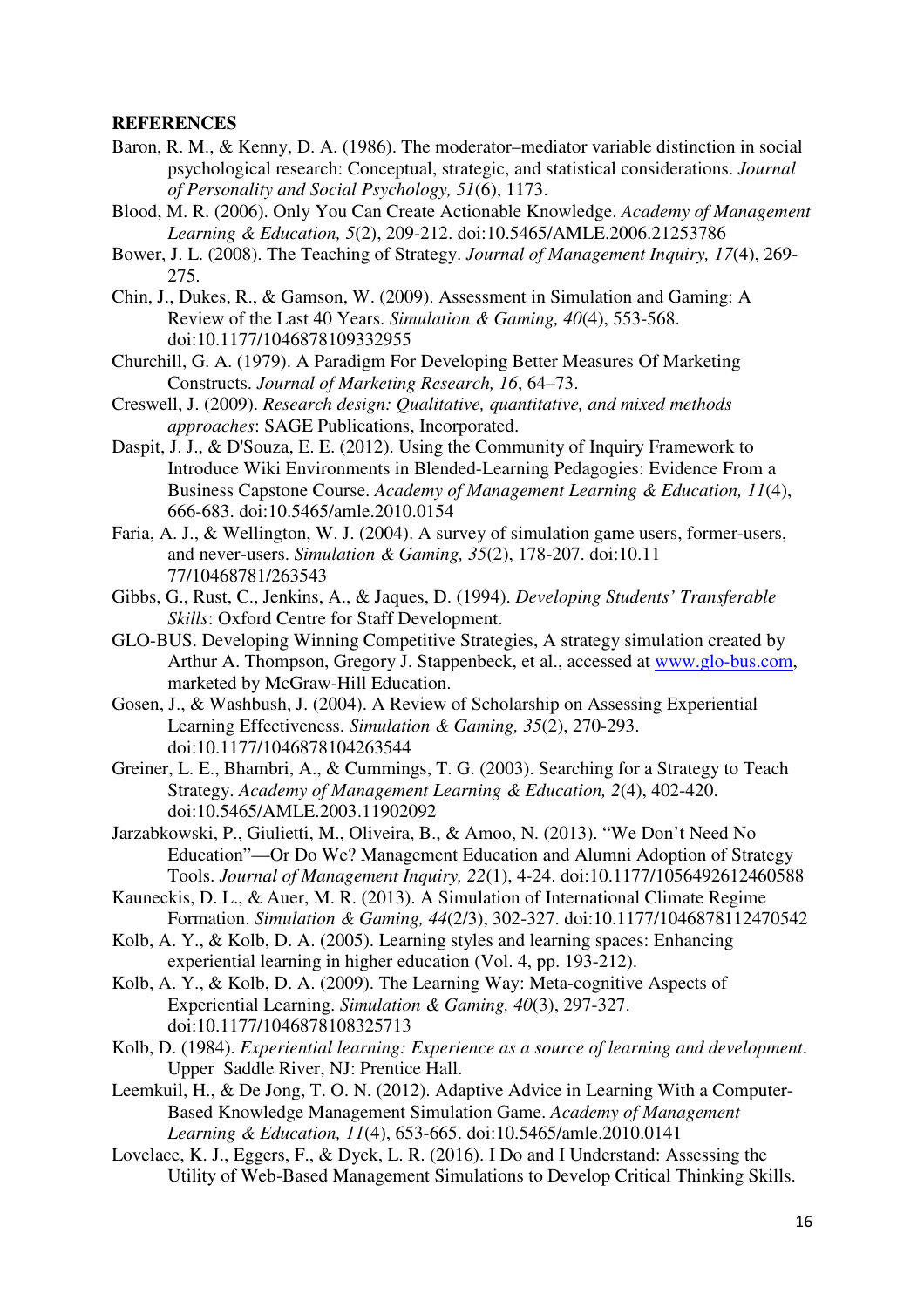*Academy of Management Learning & Education, 15*(1), 100-121. doi:10.5465/amle.2013.0203

Miles, M. B., & Huberman, A. M. (1994). *Qualitative Data Analysis: An Expanded Sourcebook*. London: Sage.

Nunnally, J. C. (1978). *Psychometric Theory*: New York: McGraw-Hill Book Company.

- Pfeffer, J., & Fong, C. T. (2002). The end of business schools? Less success than meets the eye. *Academy of Management Learning & Education, 1*(1), 78-95.
- Proserpio, L., & Gioia, D. A. (2007). Teaching the Virtual Generation. *Academy of Management Learning & Education, 6*(1), 69-80. doi:10.5465/AMLE.2007.24401703
- Ranchhod, A., Gurău, C., Loukis, E., & Trivedi, R. (2014). Evaluating the educational effectiveness of simulation games: A value generation model. *Information Sciences, 264*, 75-90. doi:10.1016/j.ins.2013.09.008
- Salas, E., Wildman, J. L., & Piccolo, R. F. (2009). Using Simulation-Based Training to Enhance Management Education. *Academy of Management Learning & Education, 8*(4), 559-573. doi:10.5465/amle.2009.47785474
- Sinkovics, R., Penz, E., & Ghauri, P. (2008). Enhancing the trustworthiness of interview based qualitative research. *Management International Review, 6*, 689-714.
- Wellington, W. J., & Faria, A. J. (1996). The Use of Simulation Games in Marketing Classes: Is Simulation Performance Due to Luck or Skill? *Journal of Marketing Education, 18*(2), 50-61.
- Wills, K. V., & Clerkin, T. A. (2009). Incorporating Reflective Practice Into Team Simulation Projects For Improved Learning Outcomes. *Business Communication Quarterly, 72*(2), 221-227.
- Wolfe, J., & Roberts, C. R. (1993). A Further Study of the External Validity of Business Games: Five-Year Peer Group Indicators. *Simulation & Gaming, 24*(1), 21-33. doi:10.1177/1046878193241004
- Zantow, K., Knowlton, D. S., & Sharp, D. C. (2005). More Than Fun and Games: Reconsidering the Virtues of Strategic Management Simulations. *Academy of Management Learning & Education, 4*(4), 451-458. doi:10.5465/AMLE.2005.19086786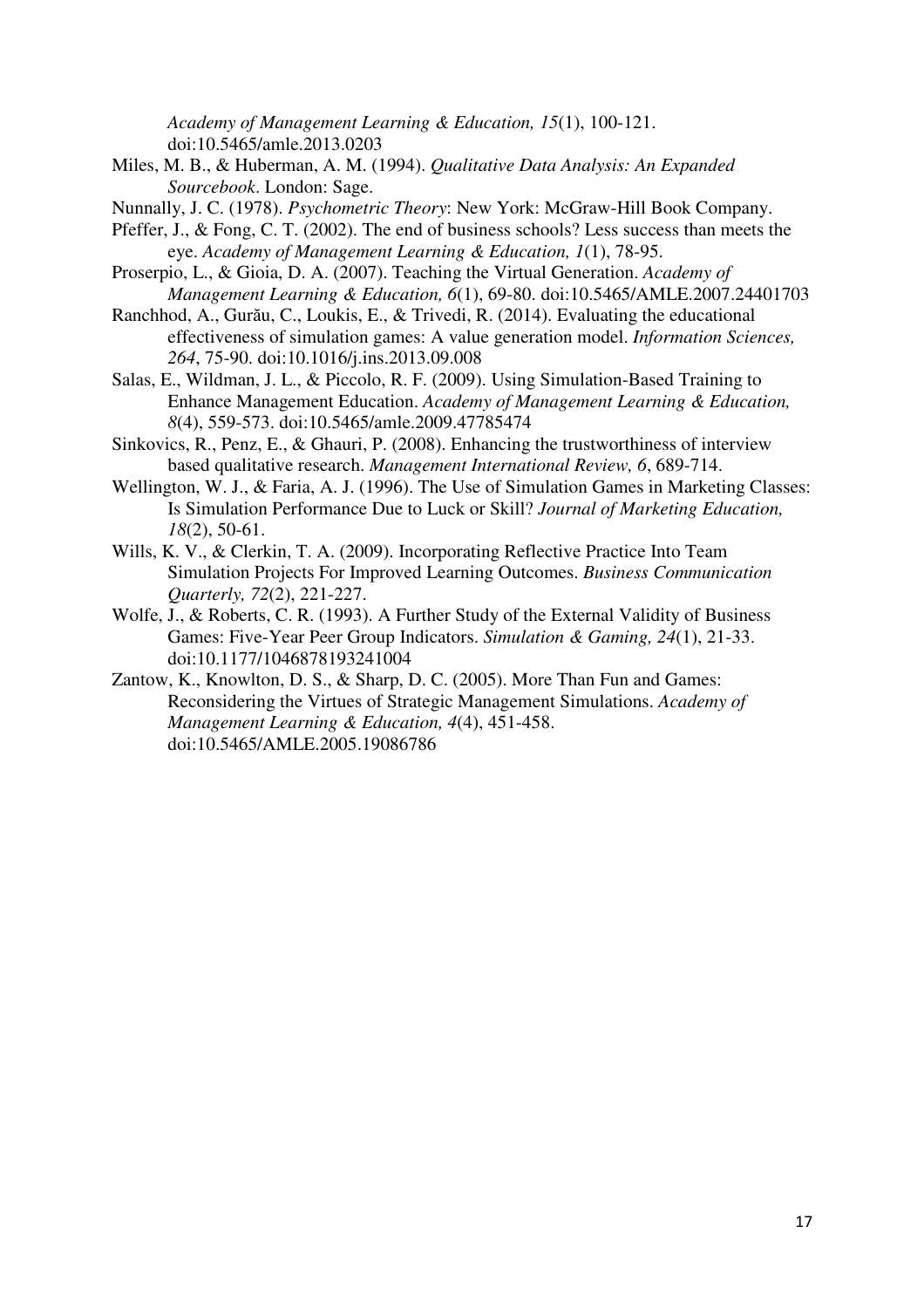| <b>Factors</b>       | <b>Items</b>                                                                  | FL   | Mean | <b>SD</b> |
|----------------------|-------------------------------------------------------------------------------|------|------|-----------|
| <b>Experience</b>    | Glo-Bus gave me the opportunity to:                                           |      |      |           |
| generation           | take risks I could not take in a real business                                | .767 | 4.1  | 0.7       |
| $(\alpha = 0.73)$ ;  | experiment with different business ideas                                      | .806 | 4.4  | 0.6       |
| $AVE=0.66$           | have strategic perspective                                                    | .868 | 4.4  | 0.6       |
| Conceptual           | Playing Glo-Bus enabled me to better understand:                              |      |      |           |
| <b>Understanding</b> | product designing strategy                                                    | .810 | 4.0  | 0.5       |
| $(\alpha = 0.88)$ ;  | pricing strategy                                                              | .765 | 4.3  | 0.6       |
| $AVE=0.60$           | distribution strategy                                                         | .791 | 4.0  | 0.6       |
|                      | advertising and promotion strategy                                            | .869 | 4.1  | 0.7       |
|                      | human resource management                                                     | .710 | 3.7  | 0.8       |
|                      | financial performance                                                         | .769 | 4.0  | 0.7       |
|                      | international marketing strategy                                              | .697 | 4.2  | 0.7       |
| <b>Skills</b>        | Glo-Bus enabled me to:                                                        |      |      |           |
| <b>Development</b>   | feel working in a realistic environment                                       | .764 | 3.8  | 0.9       |
| $(\alpha = 0.87)$ ;  | evaluate the success of particular strategies that were adopted               | .763 | 4.0  | 0.7       |
| $AVE=0.48$           | learn issues that they would not normally have picked up in a class situation | .775 | 4.1  | 0.7       |
|                      | recognise the difference between tactics and strategies                       | .687 | 4.0  | 0.8       |
|                      | analyse information more effectively                                          | .527 | 4.0  | 0.6       |
|                      | work more effectively in groups                                               | .618 | 4.1  | 0.6       |
|                      | critically evaluate firm's strategy                                           | .663 | 4.0  | 0.7       |
|                      | use information more effectively                                              | .839 | 4.0  | 0.6       |
|                      | use the skills gained in other parts of the module                            | .547 | 4.0  | 0.7       |
|                      | use the learned skills in future jobs                                         | .684 | 4.0  | 0.7       |
| <b>Affective</b>     | The Glo-Bus SG                                                                |      |      |           |
| evaluation           | Motivated me to want to succeed in the simulation                             | .839 | 4.3  | 0.7       |
| $(\alpha = 0.84)$ ;  | Motivated me to learn about business/marketing strategies                     | .776 | 4.3  | 0.6       |
| $AVE=0.61)$          | I find this type of experience conducive to learning effectively              | .808 | 4.3  | 0.6       |
|                      | I find a competitive environment helpful in learning business issues          | .719 | 4.3  | 0.7       |
|                      | This type of learning requires total involvement in the exercise              | .744 | 4.4  | 0.6       |

α=Cronbach's Alpha; *AVE*=Average Variance Extracted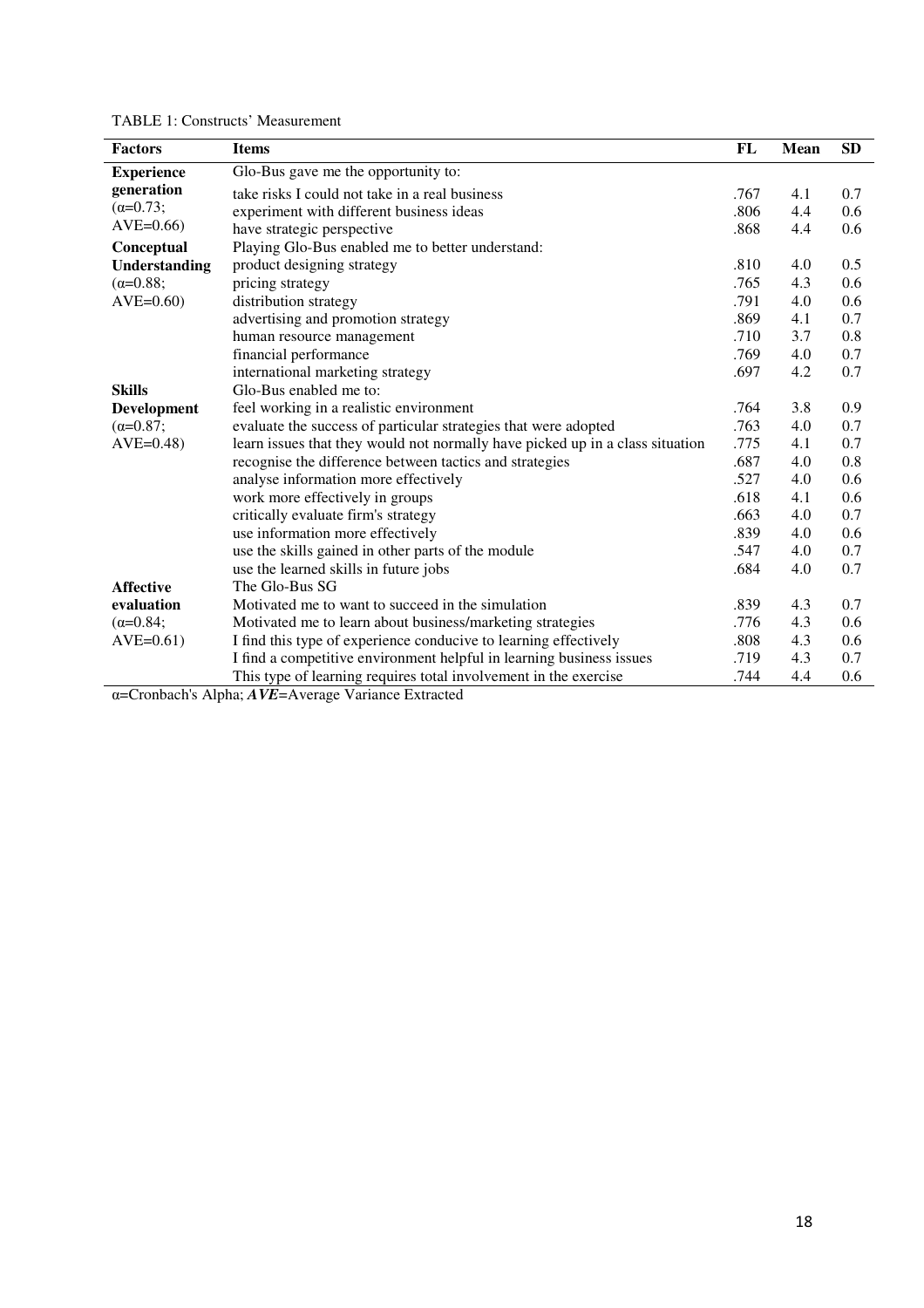## TABLE 2: Regression Analysis

|                              | <b>Dependent Variables</b>                |                                     |                                       |
|------------------------------|-------------------------------------------|-------------------------------------|---------------------------------------|
|                              | <b>Conceptual</b><br><b>Understanding</b> | <b>Skills</b><br><b>Development</b> | <b>Affective</b><br><b>Evaluation</b> |
| <b>Independent Variables</b> |                                           |                                     |                                       |
| <b>Experience Generation</b> | $.48**$ (5.7)                             | $.55***(7.1)$                       | $.48**$ (5.8)                         |
| <b>Control</b> variables     |                                           |                                     |                                       |
| Age                          | .059(.715)                                | .113(1.5)                           | .043(.57)                             |
| Gender                       | .011(.138)                                | .009(12)                            | .016(.22)                             |
| $R^2$                        | .24                                       | .34                                 | .38                                   |
| F                            | $12.4**$                                  | $19.9**$                            | $17.3**$                              |

B=Standardised Coefficients. \*\*p<0.01(t-values)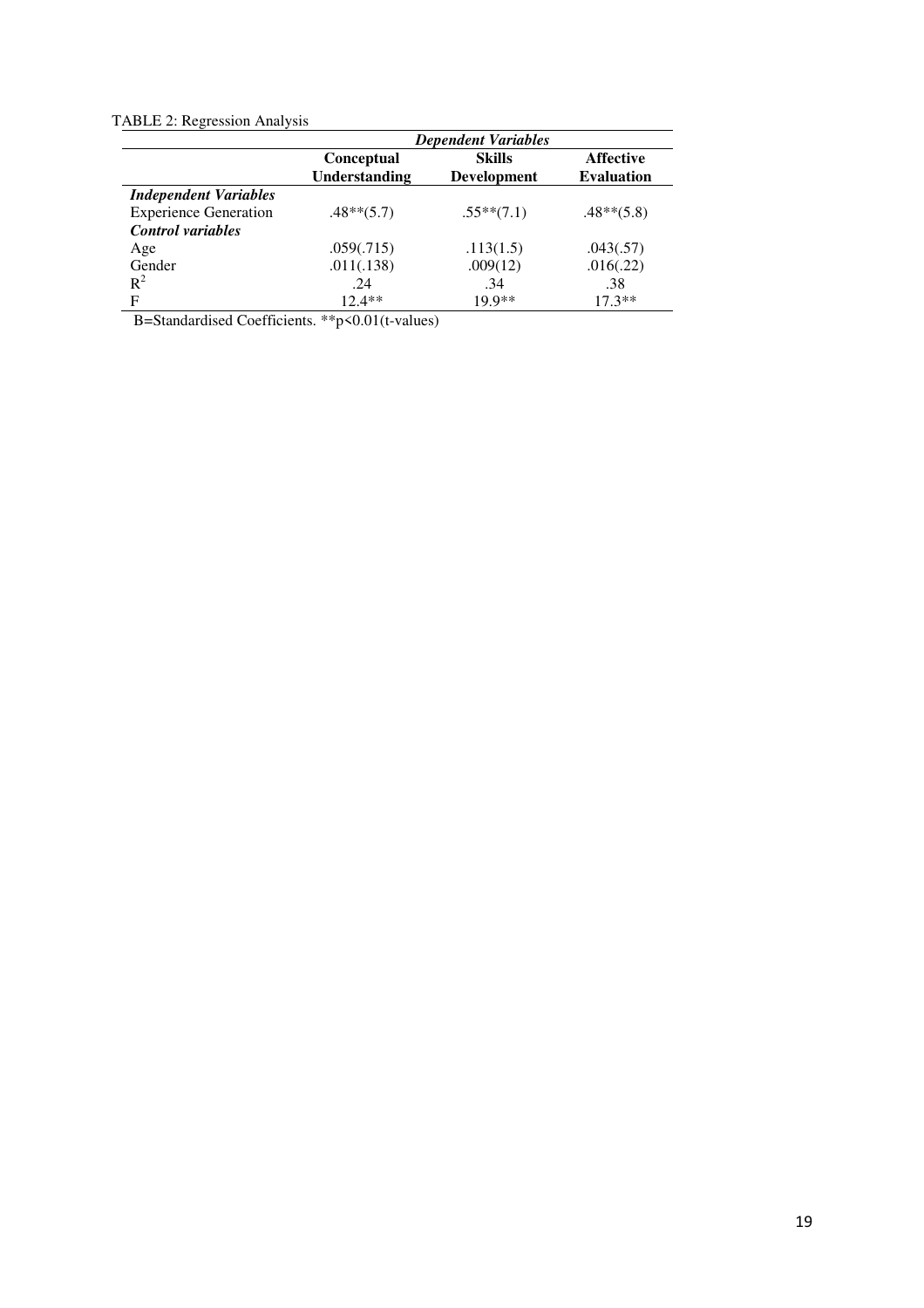#### TABLE 3: Mediation Analysis

|                              | <b>Affective Evaluation</b> |                                |  |
|------------------------------|-----------------------------|--------------------------------|--|
|                              | Model 1                     | Model 2                        |  |
|                              | Experience generation +     | Experience generation + Skills |  |
|                              | Conceptual understanding    | development                    |  |
| <b>Independent Variables</b> |                             |                                |  |
| Experience generation        | $.49**$ (5.6)               | $.25**$ (3.296)                |  |
| Conceptual understanding     | $.17*(2.0)$                 |                                |  |
| Skills development           |                             | $.58**$ (7.5)                  |  |
| <b>Control</b> variables     |                             |                                |  |
| Age                          | .04(.519)                   | .028(44)                       |  |
| Gender                       | .025(.326)                  | 0.28(.44)                      |  |
| $R^2$                        | .36                         | .56                            |  |
| F                            | $16.26**$                   | 35.99**                        |  |

B=Standardised Coefficients. \*\*p<0.01(t-values)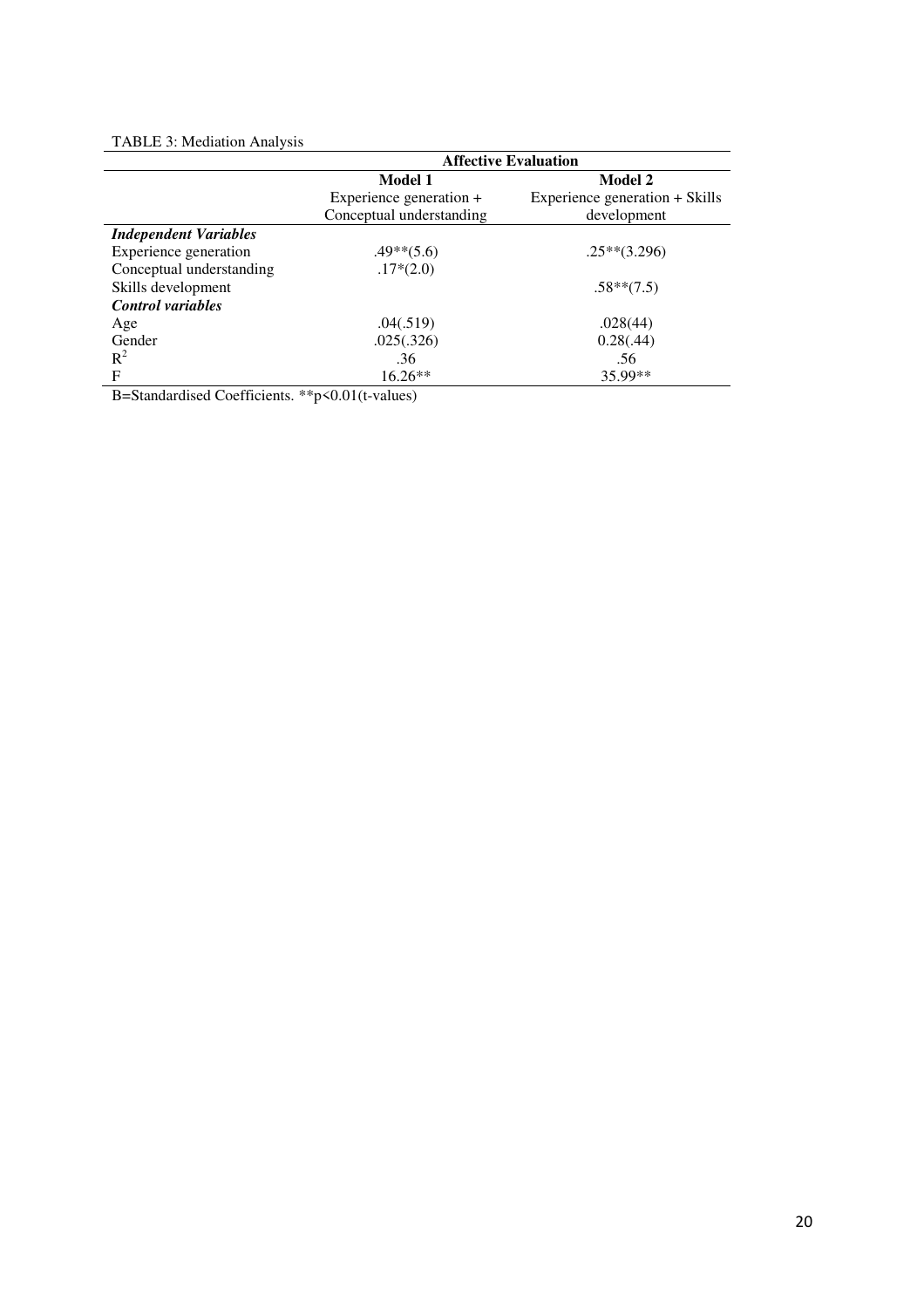TABLE 4: Educational Values Generated by the Game

| <b>Constructs</b>               | Sample of students' comments                                                                                                                               |
|---------------------------------|------------------------------------------------------------------------------------------------------------------------------------------------------------|
| <b>Experience generation</b>    | "A valuable opportunity to experience a real-world business environment with<br>applied learningintegrates cumulative knowledge from all of the management |
|                                 | courses and lectures I attended".                                                                                                                          |
| <b>Conceptual understanding</b> | "A good experiencegave us an opportunity to learn something new made us<br>more informative about business and I was able to relate theory to the real     |
|                                 | business".                                                                                                                                                 |
|                                 | "The simulation is the most exciting part of the module, it helped us to combine the                                                                       |
|                                 | theoretical and practice together".                                                                                                                        |
| <b>Skills development</b>       | "the depth of leadership lessons and skills that I have learnt during this                                                                                 |
|                                 | processthis exercise has made a positive impact on me as an individual and as a                                                                            |
|                                 | young professional. I consider this a litmus test for being an effective manager in a<br>real-world corporation."                                          |
|                                 | "A high quality intellectual stretching exercise with a plethora of factors that                                                                           |
|                                 | influences critical thinking, sound decision making for all participants".                                                                                 |
| <b>Affective evaluation</b>     | "The simulation game has been one of my most enjoyable courses and I am                                                                                    |
|                                 | disappointed that the game has come to an end, it has been a wonderful learning                                                                            |
|                                 | experience for both me and my team."                                                                                                                       |
|                                 | "This was a pretty entertaining experience and the way it was introduced and                                                                               |
|                                 | executed was really enjoyable".                                                                                                                            |

Note: Students' grammar not corrected.